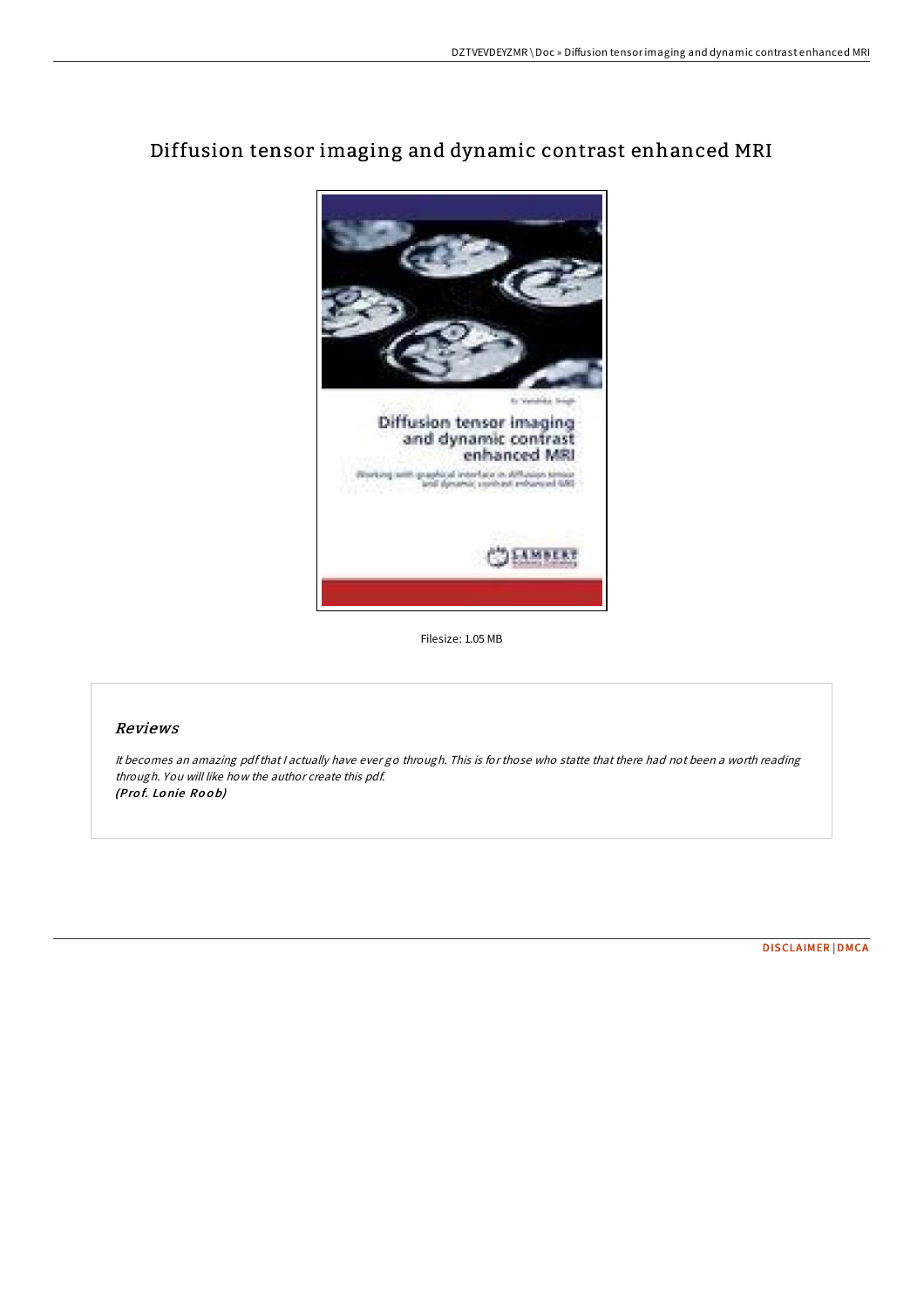# DIFFUSION TENSOR IMAGING AND DYNAMIC CONTRAST ENHANCED MRI



**DOWNLOAD PDF** 

LAP Lambert Academic Publishing Feb 2013, 2013. Taschenbuch. Book Condition: Neu. 220x150x5 mm. This item is printed on demand - Print on Demand Neuware - The astonishing hypothesis of neuroscience is that thoughts and emotions are the interactions of neuronal signals. The white matter tracts are an essential part of understanding brain function. Until recently, there have been no noninvasive methods to estimate white matter tracts in the living human brain. New magnetic resonance imaging modalities and computational methods have emerged that provide a great deal of information about these structures in healthy and diseased brains. Diffusion Tensor Imaging (DTI) methods measure water diffusion throughout the brain. These measurements provide an aggregate measure of the microscopic structure of living brain tissue that has sparked the development of statistical algorithms to compare the local diffusion properties in different brains, such as those of healthy and diseased groups. Dynamic Contrast Enhanced (DCE) MR imaging is a medical imaging technique used for extracting functional and anatomical information of biological tissues under consideration by studying the behavior of an intravenously injected tracer (contrast agent). In this technique we collect the time series 2D or 3D MRI images during the distribution of intravenous para 88 pp. Englisch.

œ Read Diffusion tensor imaging and dynamic contrast [enhanced](http://almighty24.tech/diffusion-tensor-imaging-and-dynamic-contrast-en.html) MRI Online  $\textcolor{red}{\Box}$ Download PDF Diffusion tensor imaging and dynamic contrast [enhanced](http://almighty24.tech/diffusion-tensor-imaging-and-dynamic-contrast-en.html) MRI